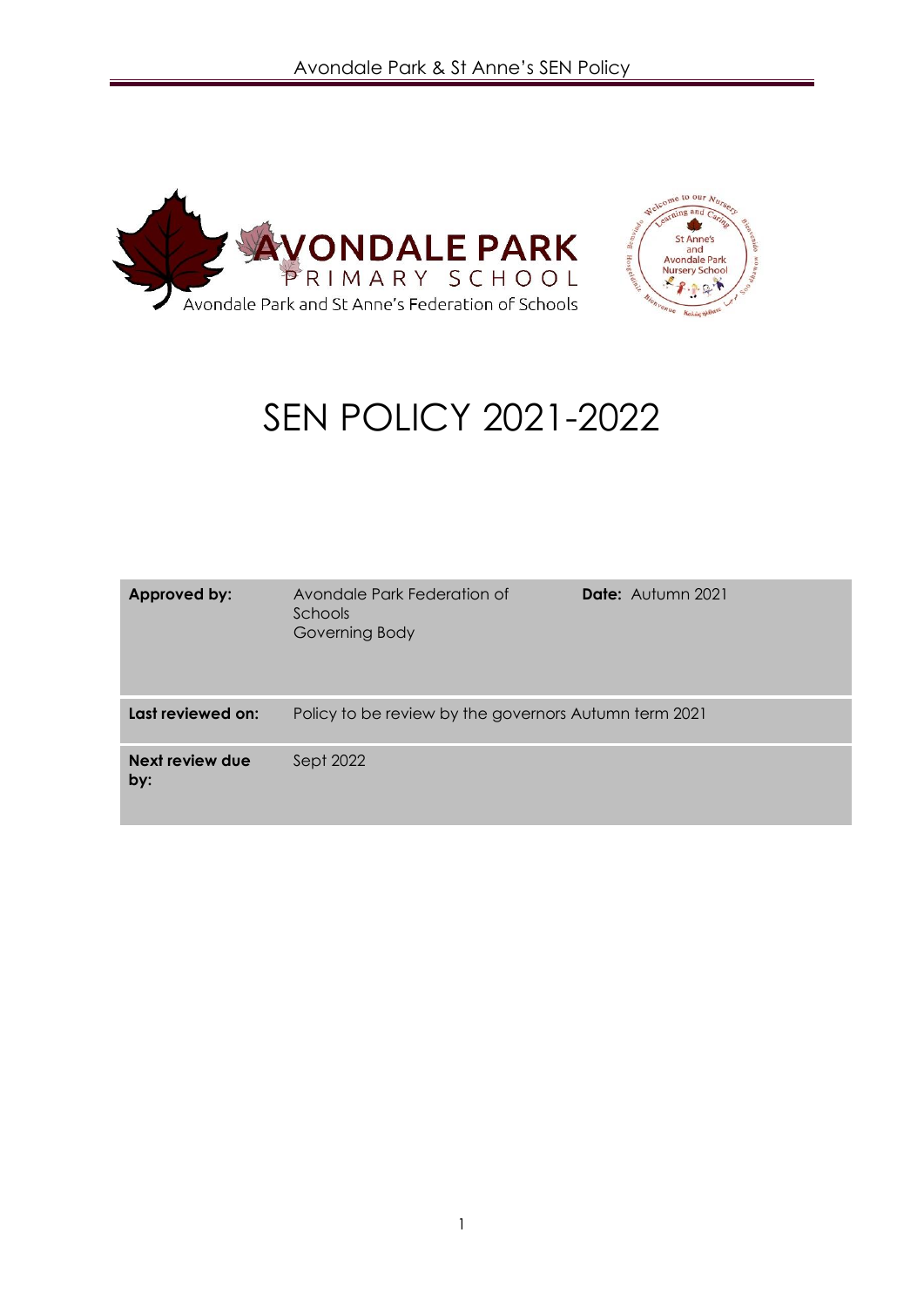#### **Definitions of special educational needs (SEN) taken from section 20 of the Children and Families Act 2014.**

A child or young person has SEN if they have a learning difficulty or disability which calls for special educational provision to be made for them. A child of compulsory school age or a young person has a learning difficulty or disability if they:

a) have a significantly greater difficulty in learning than the majority of others of the same age; or

b) have a disability which prevents or hinders them from making use of educational facilities of a kind generally provided for others of the same age in mainstream schools or mainstream post-16institutions.

A child under compulsory school age has special educational needs if they fall within the definition at (a) or (b) above or would do so if special educational provision was not made for them.

Children must not be regarded as having a learning difficulty solely because the language or form of language of their home is different from the language in which they will be taught.

More details about SEND can be found on:

Department for Education's website: [www.gov.uk/children-with-special-educational-needs](http://www.gov.uk/children-with-special-educational-needs)

The SEND Local Offer <https://www.rbkc.gov.uk/kb5/rbkc/fis/localoffer.page?localofferchannel=0>

The SEND Local Offer is a resource which is designed to support children and young people with special educational needs and/or disabilities and their families. It describes the services and provision that are available both to those families in the Bi Borough that have an Education, Health and Care Plan and those who do not have a plan, but still experience some form of special educational need. The SEND Local Offer includes information about public services across education, health and social care, as well as those provided by the private, voluntary and community sectors.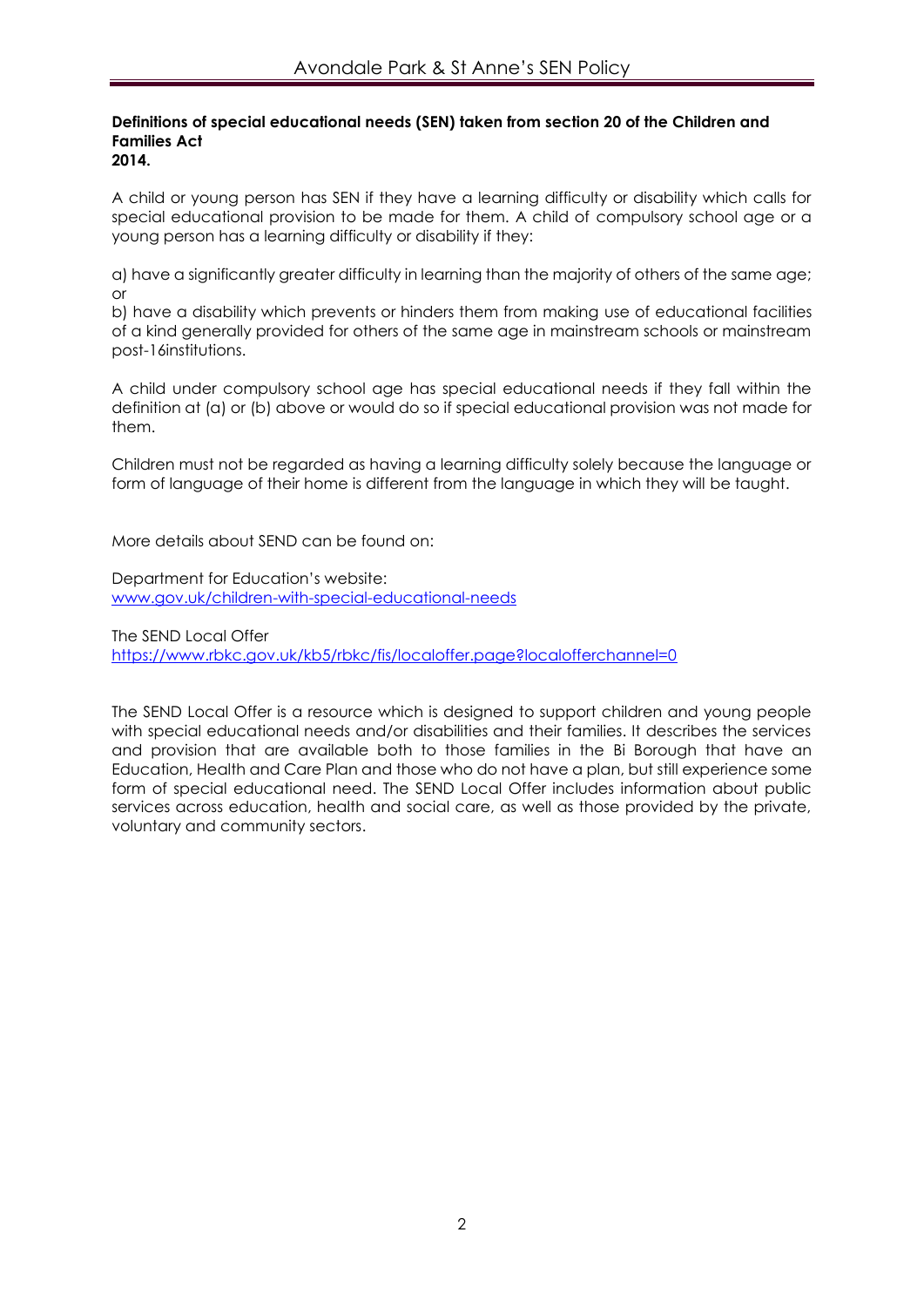# **Mission statement**

# **1. Aims and objectives**

## **Aims**

We aim to provide every child with access to a broad and balanced education. This includes the Early Years Foundation Stage and National Curriculum in line with the Special Educational Needs and Disability Code of Practice.

## **Objectives**

- **Staff members seek to identify the needs of pupils with SEN as early as possible.** This is most effectively done by gathering information from parents, education, health and care services and early year's settings prior to the child's entry into the school.
- **Monitor the progress of all pupils** in order to aid the identification of pupils with SEN. Continuous monitoring of those pupils with SEN by their teachers will help to ensure that they are able to reach their full potential.
- **Make appropriate provision to overcome all barriers to learning and ensure pupils with SEN have full access to the Early Years Foundation Stage and National Curriculum**. This will be co-ordinated by the SENCo and Head teacher and will be carefully monitored and regularly reviewed in order to ensure that individual targets are being met and all pupils' needs are catered for.
- **Work with parents** to gain a better understanding of their child, and involve them in all stages of their child's education. This includes supporting them in terms of understanding SEN procedures and practices and providing regular feedback on their child's progress.
- **Refer to and work with outside agencies** when the pupils' needs cannot be met by the school alone. Some of these services include Specialist Support Teachers; Educational Psychology Service; Speech and Language Therapy; Occupational Therapy; Therapeutic provision; The Bi-Borough Inclusion Service-Autism Advisory; Intervention Team Primary & Children and Adult Mental Health Service (CAMHS).
- **Create a school environment where pupils can contribute to their own learning.** This means encouraging relationships with adults in school where pupils feel safe to voice their opinions about their own needs, and carefully monitoring the progress of all pupils at regular intervals. Pupil participation is encouraged through school by wider opportunities such as school council, residential visits, school plays, sports teams and responsibilities in the playground.

# **2. Responsibility for the coordination of SEN provision**

The person responsible for overseeing the provision for children with SEN is Katy Blackler, (Executive Head teacher). The person co-ordinating the day to day provision of education for pupils with SEN is Patricia Martins (SENCo).

# **3. Arrangements for coordinating SEN provision**

The SENCO will hold details of all SEN records for individual pupils.

#### **All staff can access:**

The Avondale Park Primary School & St Anne's & Avondale Park Nursery School SEN Policy; A copy of the full SEN Profile; Guidance on identification of SEN in the Code of Practice; Information on individual pupils' special educational needs, including pupil profiles, targets set and copies of their provision map; Practical advice, teaching strategies, and information about types of special educational needs and disabilities; and Information available through K&C SEND Local Offer. In this way, every staff member will have complete and up-to-date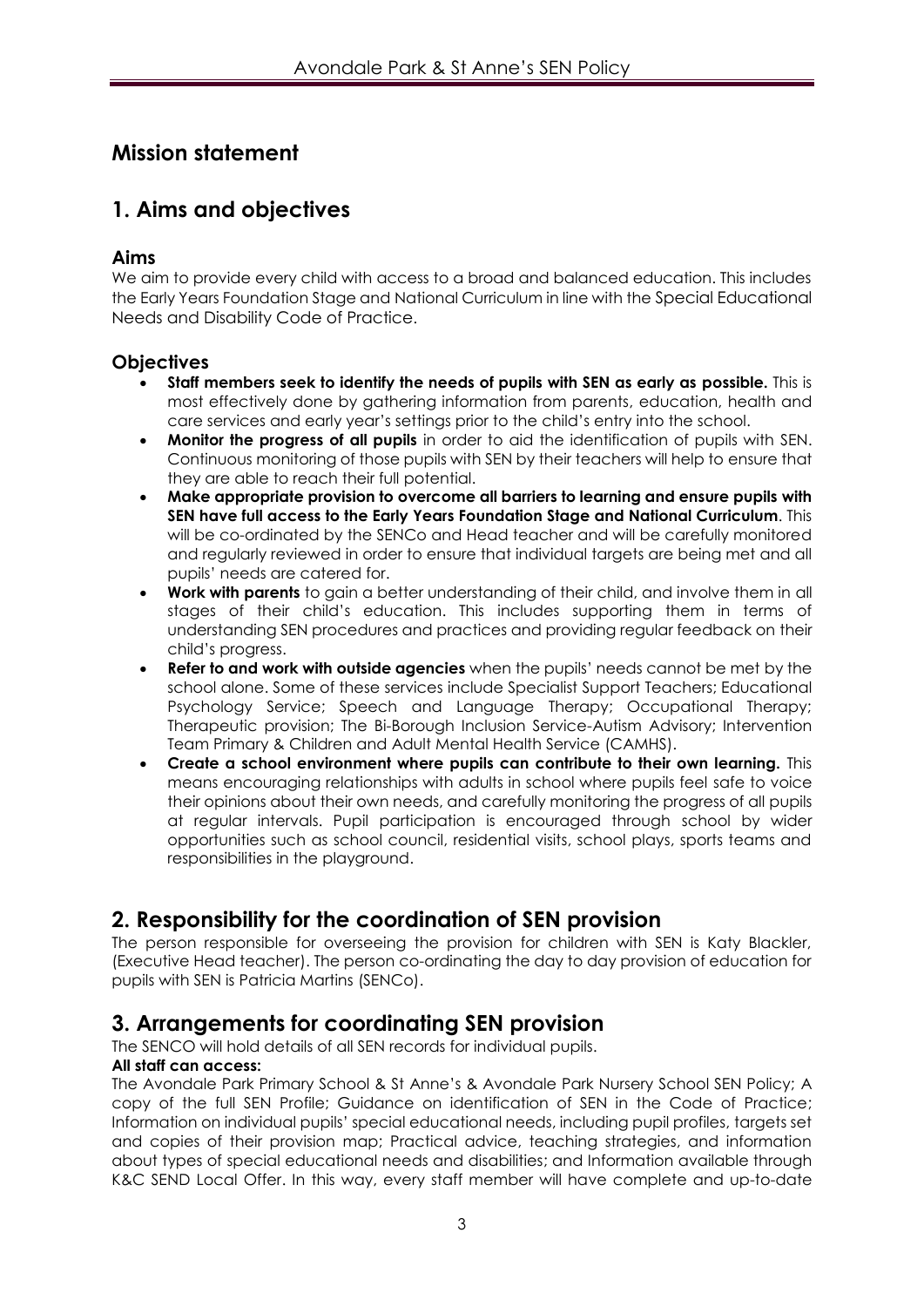information about all pupils with special needs and their requirements which will enable them to provide for the individual needs of all pupils. This policy is made accessible to all staff and parents in order to aid the effective coordination of the school's SEN provision.

# **4. Admission arrangements**

The admission arrangements for all pupils are in accordance with national legislation, including the Equality Act 2010. This includes children with any level of SEN, those with Education, Health and Care Plans and those without.

# **5. Specialist SEN provision**

We are committed to whole school inclusion. In our school, we support children with a range of special educational needs. We will seek specialist SEN provision and training from SEN services where necessary.

## **6. Facilities for pupils with SEN**

The school complies with all relevant accessibility requirements.

## **7. Allocation of resources for pupils with SEN**

All pupils with SEND will have access to Element 1 and 2 of a school's budget, which equates to £6,000. Some pupils with SEND may access additional funding - High level needs (HLN) funding.

#### **St Anne's & Avondale Park Nursery School**

An Enhanced SEN Inclusion Fund (SENIF) can be applied for by early years providers of pupils aged 3 and 4 who have lower level or emerging SEN and may at a later stage require an Education, Health and Care Plan (EHCP). The level of funding is based on individual needs and can be used for specific/specialist equipment, adaptations to the environment, adult support to carry out targeted activities and to facilitate small intervention groups. Funding is timelimited and individual children can only receive a maximum of 3 SENIF payments equalling one academic year.

## **8. Identification of pupils needs**

See definition of Special Educational Needs at the start of this policy.

## **A graduated approach:**

### **Quality First Teaching**

a) Any pupils who are falling significantly outside of the range of expected academic achievement in line with predicted performance indicators and grade boundaries will be monitored.

b) Once a pupil has been identified as possibly having SEN, they will be closely monitored by staff in order to gauge their level of learning and possible barriers to learning.

c) The child's class teacher will take steps to provide differentiated learning opportunities that will aid the pupil's academic progression and enable the teacher to better understand the provision and teaching style that needs to be applied.

d) The SENCO will be consulted as needed, for support and advice and may wish to observe the pupil in class.

e) Through (b) and (d) it can be determined which level of provision the child will need going forward.

f) If a pupil has recently been removed from the SEN register they may also fall into this category as continued monitoring will be necessary.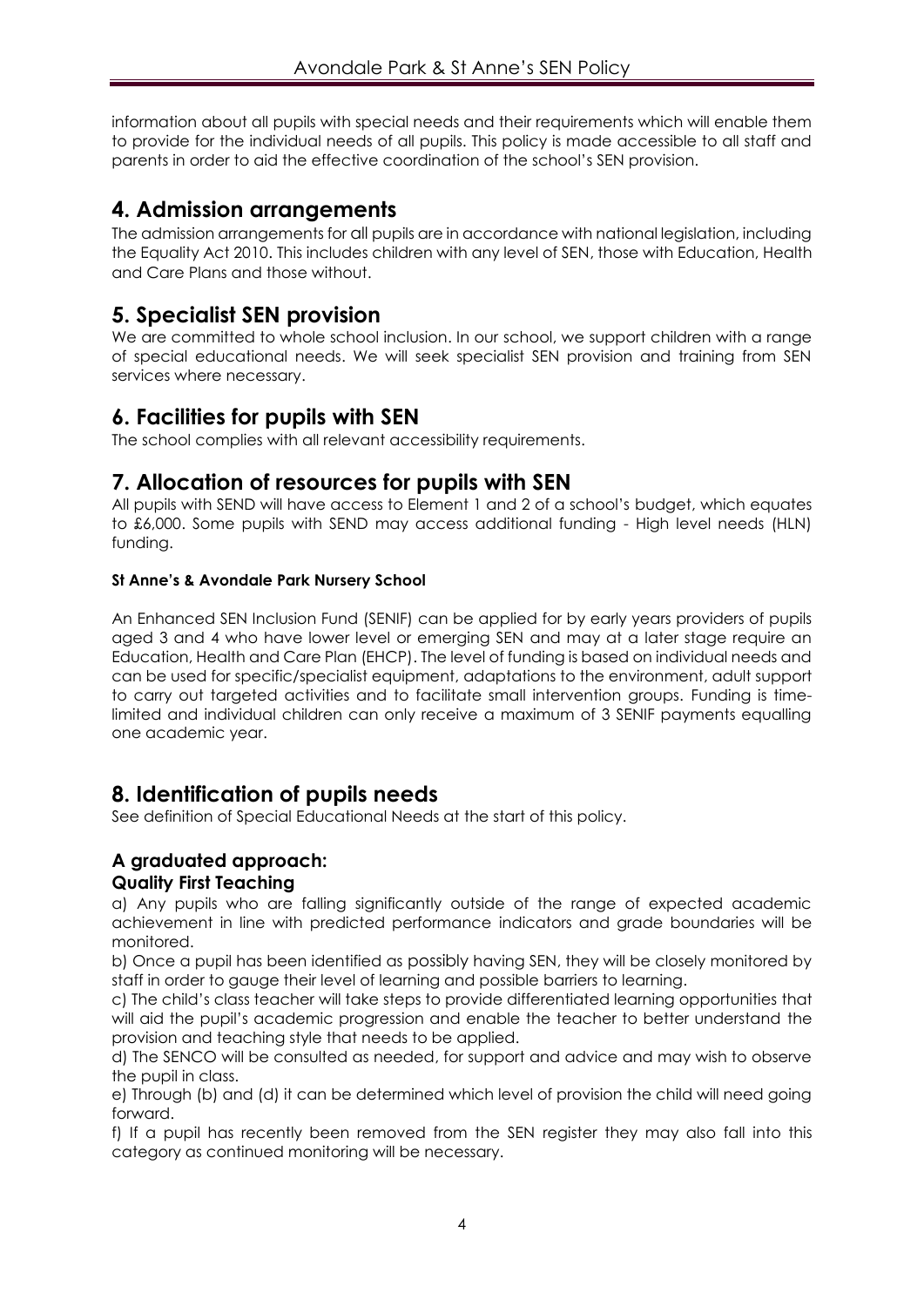g) Parents will be informed fully of every stage of their child's development and the circumstances under which they are being monitored. They are encouraged to share information and knowledge with the school.

h) The child is recorded by the school, as being under observation due to concern by parent or teacher but this does not automatically place the child on the school's SEN register. Any concerns will be discussed with parents informally or during parent's evenings.

i) Parent's evenings are used to monitor and assess the progress being made by children.

#### **SEN Support**

Where it is determined, that a pupil does have SEN, parents will be formally advised of this and the decision will be added to the SEN register. The aim of formally identifying a pupil with SEN is to help school ensure that effective provision is put in place and so remove barriers to learning. The support provided consists of a four – part process:

- · Assess
- · Plan
- · Do
- · Review

This is an ongoing cycle to enable the provision to be refined and revised as the understanding of the needs of the pupil grows. This cycle enables the identification of those interventions, which are the most effective in supporting the pupil to achieve good progress and outcomes.

#### **Assess**

This involves clearly analysing the pupil's needs using the class teacher's assessment and experience of working with the pupil, details of previous progress and attainment, comparisons with peers and national data, as well as the views and experience of parents. The pupil's views and where relevant, advice from external support services will be considered. Any parental concerns will be noted and compared with the school's information and assessment data on how the pupil is progressing. This analysis will require regular review to ensure that support and intervention is matched to need, that barriers to learning are clearly identified and being overcome and that the interventions being used are developing and evolving as required. Where external support staff are already involved, their work will help inform the assessment of need. Where they are not involved they may be contacted, if this is felt to be appropriate, following discussion and agreement from parents.

#### **Plan**

Planning will involve consultation between the teacher, SENCO and parents to agree the adjustments, interventions and support that are required; the impact on progress, development and or behaviour that is expected and a clear date for review. Parental involvement may be sought, where appropriate, to reinforce or contribute to progress at home.

#### SEN Code of Practice (2015) 6.49:

All those working with the pupil, including support staff will be informed of their individual needs, the support that is being provided, any particular teaching strategies/approaches that are being employed and the outcomes that are being sought.

#### **Do**

The class teacher remains responsible for working with the child on a day-to-day basis. They will retain responsibility even where the interventions may involve group or one-to-one teaching away from the main class teacher. They will work closely with teaching assistants and to plan and assess the impact of support and interventions and links with classroom teaching. Support with further assessment of the pupil's strengths and weaknesses, problem solving and advising of the implementation of effective support will be provided by the SENCO.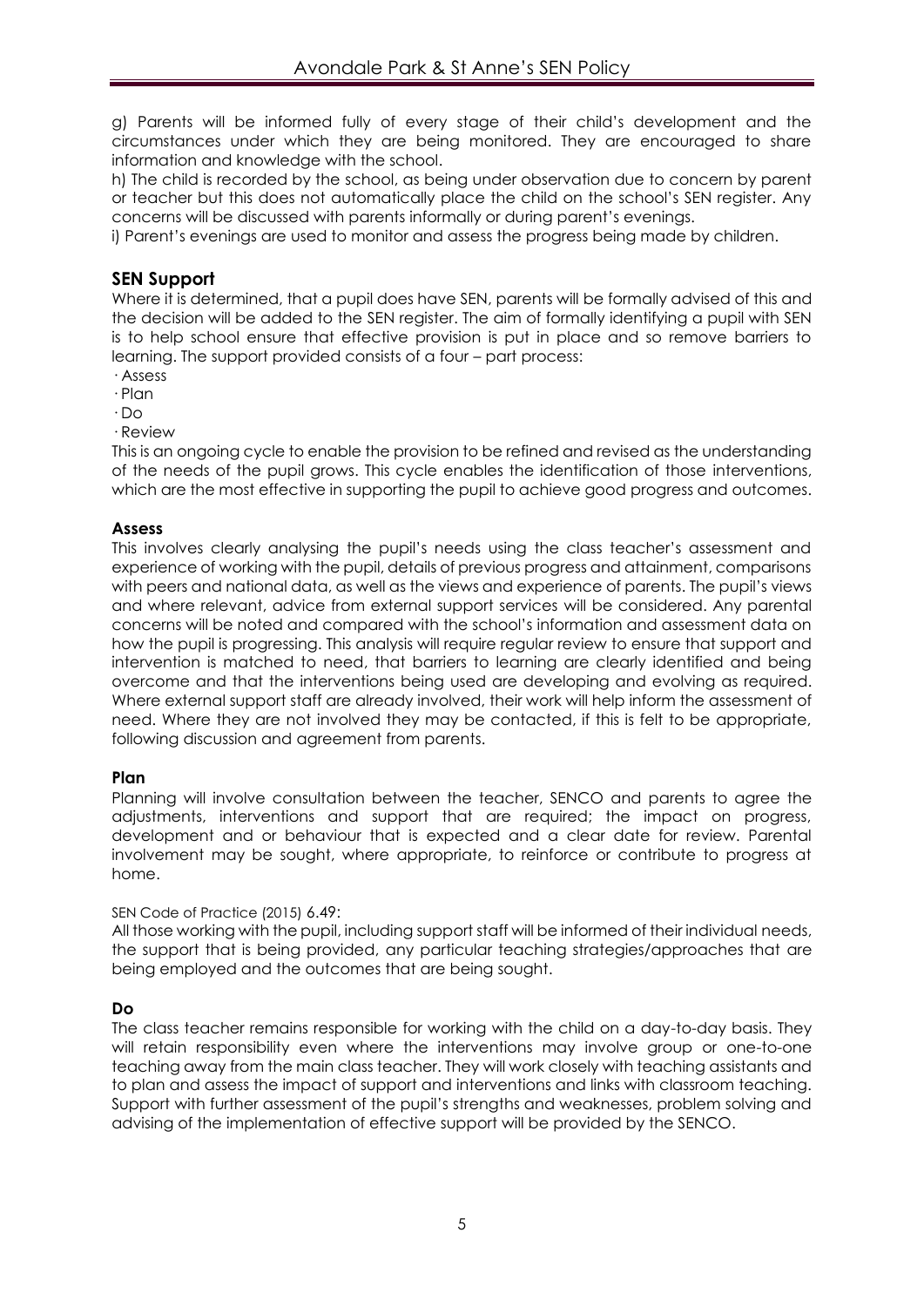#### **Review**

Reviews of a child's progress will be made regularly. The review process will evaluate the impact and quality of the support and interventions. It will also take account of the views of the pupil and where necessary their parents. The class teacher, in conjunction with the SENCO will revise the support and outcomes based on the pupil's progress and development making any necessary amendments going forward, in consultation with parents and the pupil.

#### **Requesting an Education, Health and Care Needs Assessment**

If a child has lifelong or significant difficulties, they may undergo a Statutory Assessment Process, which is usually requested by the school but can be requested by a parent. This will occur where the complexity of need or a lack of clarity around the needs of the child are such that a multi-agency approach to assessing that need, to planning provision and identifying resources, is required. The decision to make a request for an Education, Health and Care Plan will be taken at a progress review.

The application for an Education, Health and Care Plans will combine information from a variety of sources including:

- · Parents
- · Teachers
- · SENCO
- · Social Care
- · Health professionals

Information will be gathered relating to the current provision provided, action points that have been taken, and the preliminary outcomes of targets set. A SEN panel will make a decision from education, health and social care about whether or not the child is eligible for an EHC Plan. The statutory timescale for completing an EHC needs assessment is 20 weeks.

More details about EHCPs and the EHCP assessment process can be found on RBKC's Local Offer Website:

<https://www.rbkc.gov.uk/kb5/rbkc/fis/advice.page?id=UReTdez57iY>

<https://www.rbkc.gov.uk/kb5/rbkc/fis/advice.page?id=kquT3PjZhO4>

Parents have the right to appeal against a decision not to initiate a statutory assessment leading to an EHC Plan.

More details about the right to appeal to the SEND tribunal can be found on RBKC's Local Offer website:

<https://www.rbkc.gov.uk/kb5/rbkc/fis/advice.page?id=NJPDo8lHHXo>

#### **Education, Health and Care Plans [EHC Plan]**

a. Following Statutory Assessment, an EHC Plan will be provided by the LA, if it is decided that the child's needs are not being met by the support that is ordinarily available. The school and the child's parents will be involved developing and producing the plan.

b. Parents have the right to appeal against the content of the EHC Plan. They may also appeal against the school named in the Plan if it differs from their preferred choice.

c. Once the EHC Plan has been completed and agreed, it will be kept as part of the pupil's formal record and reviewed at least annually by staff, parents and the pupil. The annual review enables provision for the pupil to be evaluated and, where appropriate, for changes to be put in place, for example, reducing or increasing levels of support.

## **9. Access to the curriculum, information and associated services**

Pupils with SEN will be given access to the curriculum through the specialist SEN provision provided by the school where possible and appropriate, taking into account the wishes of their parents and the needs of the individual.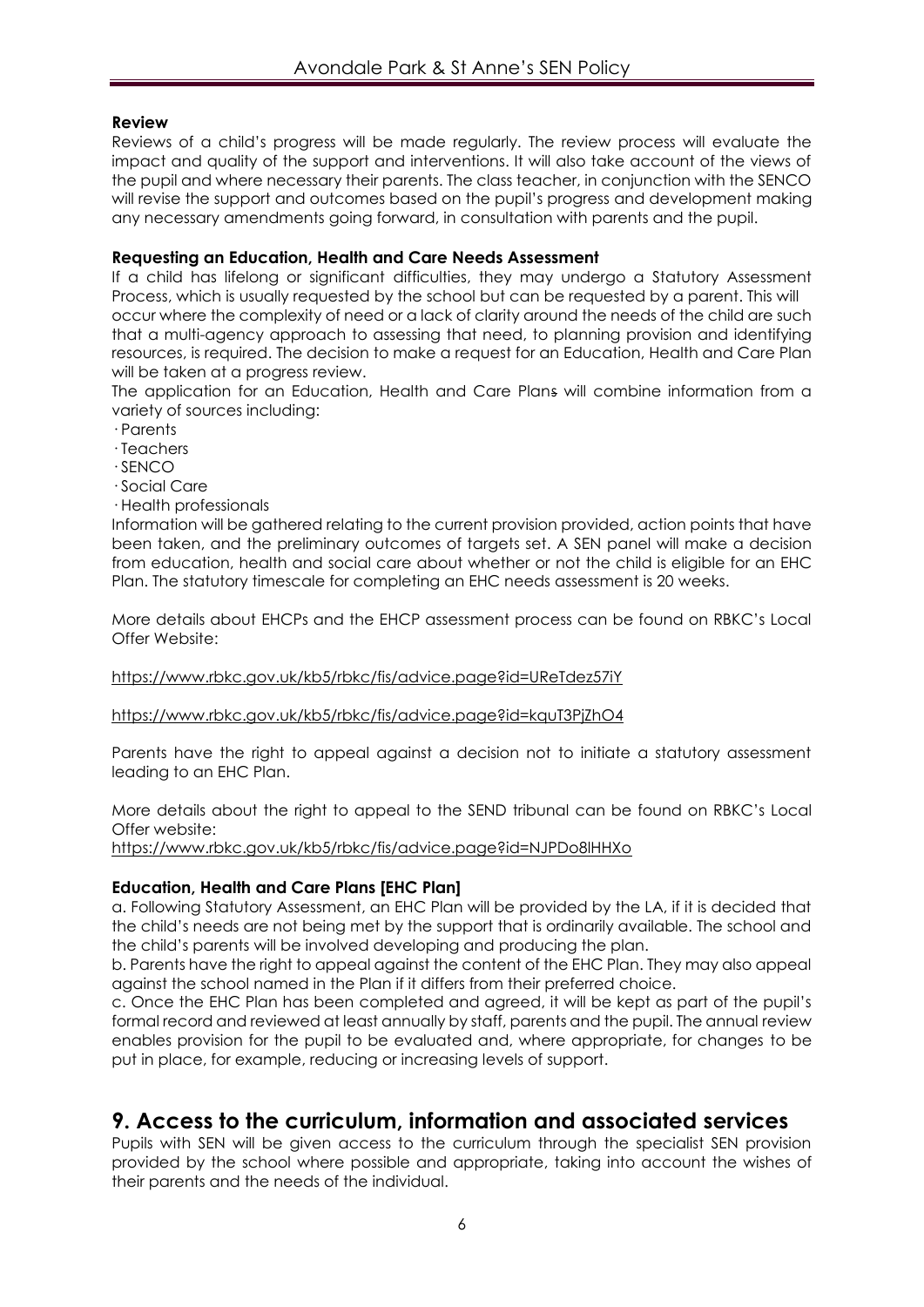Every effort will be made to educate pupils with SEN alongside their peers in a mainstream classroom setting. Where this is not possible, the SENCO will consult with the child's parents for other flexible arrangements to be made.

Regular training and learning opportunities for staff on the subject of SEN and SEN teaching are provided both in school and through the Bi-Borough Inclusion Service in partnership with other services.

Staff members are kept up to date with quality first teaching methods, which will aid the progress of all pupils including those with SEN.

In class, provision and support are deployed effectively to ensure the curriculum is differentiated where necessary. We make sure that individual or group tuition is available where it is felt pupils would benefit from this provision.

We set appropriate individual targets that motivate pupils to do their best, and celebrate achievements at all levels.

## **10. Inclusion of pupils with SEN**

The Head teacher and SENCO oversee the school's policy for inclusion and are responsible for ensuring that it is implemented effectively throughout the school.

The school curriculum is regularly reviewed to ensure that it promotes the inclusion of all pupils. This includes learning outside the classroom. The school will seek advice, as appropriate, around individual pupils from external support Services.

# **11. Evaluating the success of provision**

In order to make consistent and continuous progress in relation to SEN provision, the school encourages feedback from staff, parents and pupils throughout the year. This is done in the form of an annual parent and pupil questionnaire, discussion and through progress meetings with parents. Pupil progress will be monitored on a termly basis in line with the SEN Code of Practice. SEN provision and interventions are recorded on an individual provision map, which are updated termly by the class teacher and are monitored by the SENCO. These reflect information passed on by the SENCO at the beginning of an academic year and are adapted following assessments. Interventions are monitored and evaluated termly by the SENCO and information is fed back to the staff, parents and governors. This helps to identify whether provision is effective.

## **12. Complaints procedure**

If a parent or carer has any concerns or complaints regarding the care or welfare of their child, an appointment can be made by them to speak to the SENCO and after that the Head teacher. If there is not a solution that is deemed acceptable, the Head teacher will be able to advise on formal procedures for complaint.

# **13. In service training (CPD)**

We aim to keep all school staff up to date with relevant training and developments in teaching practice in relation to the needs of pupils with SEN.

The SENCo attends relevant SEN courses, and facilitates/signposts relevant SEN focused external training opportunities for all staff. We recognise the need to train all our staff on SEN issues and we have funding available to support this professional development. The SENCO, with the senior leadership team, ensures that training opportunities are matched to school development priorities and those identified through the use of provision management (see Section **11**).

## **14. Links to support services**

The school continues to build strong working relationships and links with external support services in order to fully support our SEN pupils and aid school inclusion. Sharing knowledge and information with our support services is key to the effective and successful SEN provision